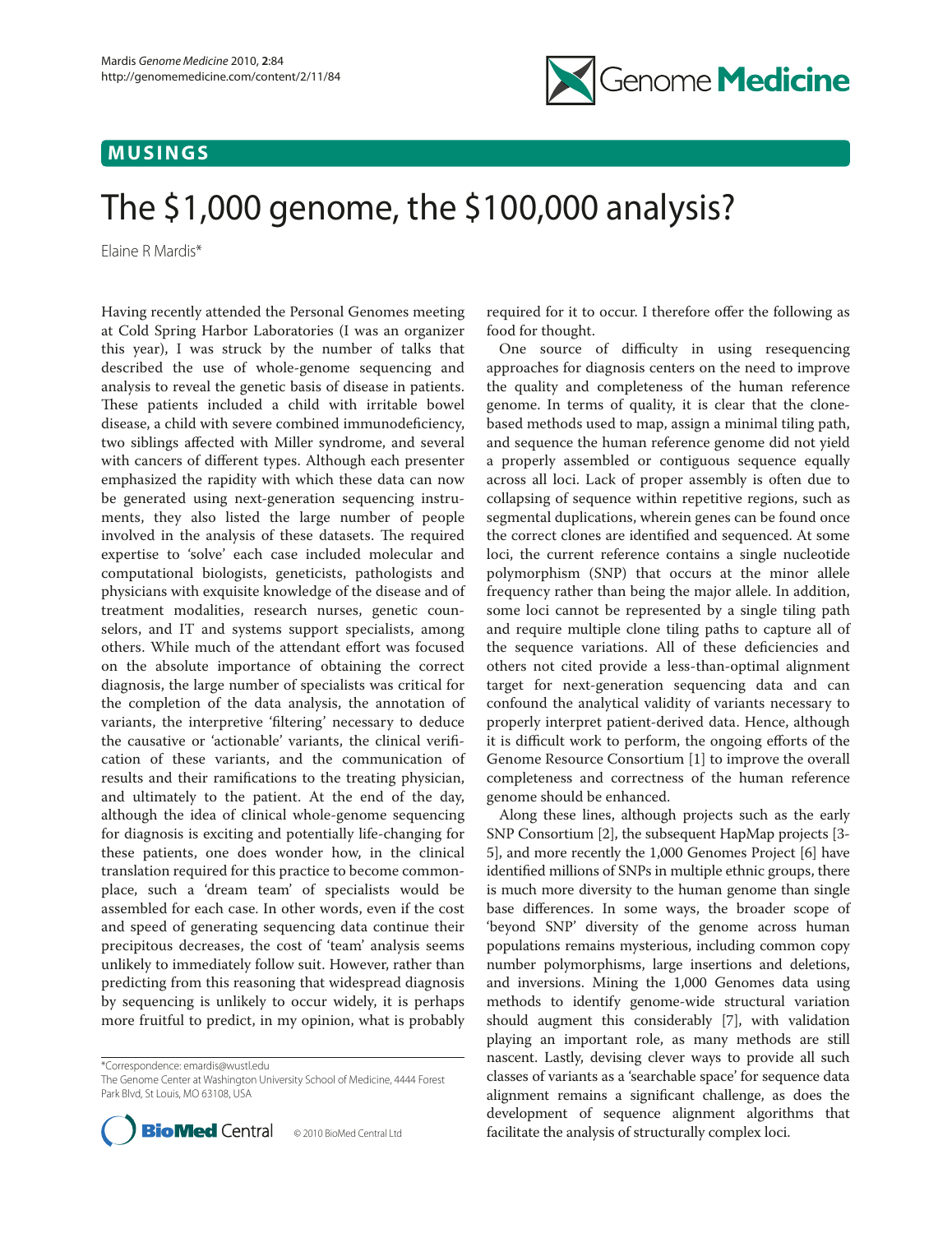How well do we understand the functions encoded by our genome? Certainly, comprehensive functional information about proteins, including the impact of mutations, is complete for relatively few genes. The development of high-throughput systems for biochemistry and enzymology could have a dramatic impact on this deficiency and would add vitality to these areas of scientific endeavor. Efforts that annotate regulatory protein binding sites, sites of RNA-mediated regulatory mechanisms, and other motifs that contribute to transcriptional regulation in the human genome must continue. Improved understanding of these regions, and thus their annotation, will require the power of model-organism-based systems to identify and characterize functional proteins or mechanisms that are shared with humans. We also must transfer these findings into human cell experimental systems that allow researchers to examine the impact of the mutations or other alterations of the genome on cellular pathways and the resulting disease biology. With functional consequences in hand, we will begin to understand and associate the clinical validity of genomic variants, effectively enabling the correlation of variant(s) with the resultant phenotype(s).

If our efforts to improve the human reference sequence quality, variation, and annotation are successful, how do we avoid the pitfall of having cheap human genome resequencing but complex and expensive manual analysis to make clinical sense out of the data? One approach would emphasize the development of 'clinical grade' interpretational analysis pipelines to perform much of the initial discovery from datasets derived from massively parallel sequencing [8]. Although such pipelines already exist in the research setting [9], manual checks and orthogonal validation of variants are required because of the ongoing development of the analytical approaches. Towards patient diagnoses, such validation could initially be performed in a clinical laboratory medicine setting, but ultimately we must develop sophisticated analytical approaches and quality filters that enable high-confidence variant detection solely from the primary data. All discovered variants would then be interpreted in the context of the ever-improving human genome annotation and evaluated in the contexts of medical genetics, of demonstrated clinical validity, and of the pharmaceutical databases (when appropriate), to identify causative or therapeutically actionable genes. Ultimately, as in medicine today, the results will require interpretation by a physician, which raises a separate but equally important issue: the significant need to develop and implement training programs in genomics for medical professionals. Pathologists and genetic counselors will be the first in line for training programs focused on genomic diagnostics, and improving the genomics education of medical students will also be a first priority. More

challenging will be the genomics education of practicing physicians and other medical professionals, many of whom do not require genetics to perform their valuable role in health care daily, but who will be confronted in the near term by increasingly well informed patients who expect their doctors to be as well versed as they are about genome-guided diagnosis and treatment.

A final word on the important topic of patient access to genome-guided medicine seems necessary and appropriate. The current high cost of whole-genome sequencing and analysis relative to most clinical diagnostic assays, coupled with the fact that these costs are not currently reimbursed by insurers, might mean that only those with the means to pay for the test will be allowed access. Perhaps worse, those with the fattest wallets might pay extra for a place higher in the queue, denying earlier access to patients who more desperately need the information. Although there are no easy answers here, one plausible solution might be the establishment of funds at major medical centers, where genome-guided medicine is likely to be practiced first, that pay for the genomic sequencing, diagnosis and associated costs and thus allow equitable access to this new assay.

#### **Competing interests**

The author declares that they have no competing interests.

#### **Acknowledgements**

I thank Deanna Church, Timothy Ley and W Richard McCombie for their critical reading and suggestions.

#### Published: 26 November 2010

#### **References**

- 1. Genome Resource Consortium: Human Genome Overview [http://www. ncbi.nlm.nih.gov/projects/genome/assembly/grc/human/index.shtml]
- 2. Sachidanandam R, Weissman D, Schmidt SC, Kakol JM, Stein LD, Marth G, Sherry S, Mullikin JC, Mortimore BJ, Willey DL, Hunt SE, Cole CG, Coggill PC, Rice CM, Ning Z, Rogers J, Bentley DR, Kwok PY, Mardis ER, Yeh RT, Schultz B, Cook L, Davenport R, Dante M, Fulton L, Hillier L, Waterston RH, McPherson JD, Gilman B, Schaffner S, *et al*.: A map of human genome sequence variation containing 1.42 million single nucleotide polymorphisms. *Nature* 2001, 409:928-933.
- 3. International HapMap Consortium: The International HapMap Project. *Nature* 2003, 426:789-796.
- International HapMap Consortium: A haplotype map of the human genome. *Nature* 2005, 437:1299-1320.
- International HapMap Consortium, Frazer KA, Ballinger DG, Cox DR, Hinds DA, Stuve LL, Gibbs RA, Belmont JW, Boudreau A, Hardenbol P, Leal SM, Pasternak S, Wheeler DA, Willis TD, Yu F, Yang H, Zeng C, Gao Y, Hu H, Hu W, Li C, Lin W, Liu S, Pan H, Tang X, Wang J, Wang W, Yu J, Zhang B, Zhang Q, *et al*.: A second generation human haplotype map of over 3.1 million SNPs. *Nature* 2007, 449:851-861.
- 6. International HapMap 3 Consortium, Altshuler DM, Gibbs RA, Peltonen L, Altshuler DM, Gibbs RA, Peltonen L, Dermitzakis E, Schaffner SF, Yu F, Peltonen L, Dermitzakis E, Bonnen PE, Altshuler DM, Gibbs RA, de Bakker PI, Deloukas P, Gabriel SB, Gwilliam R, Hunt S, Inouye M, Jia X, Palotie A, Parkin M, Whittaker P, Yu F, Chang K, Hawes A, Lewis LR, Ren Y, *et al*.: Integrating common and rare genetic variation in diverse human populations. *Nature* 2010, 467:52-58.
- 7. Sudmant PH, Kitzman JO, Antonacci F, Alkan C, Malig M, Tsalenko A, Sampas N, Bruhn L, Shendure J; 1000 Genomes Project, Eichler EE: Diversity of human copy number variation and multicopy genes. *Science* 2010, 330:641-646.
- 8. Boguski MS, Arnaout R, Hill C: Customized care 2020: how medical